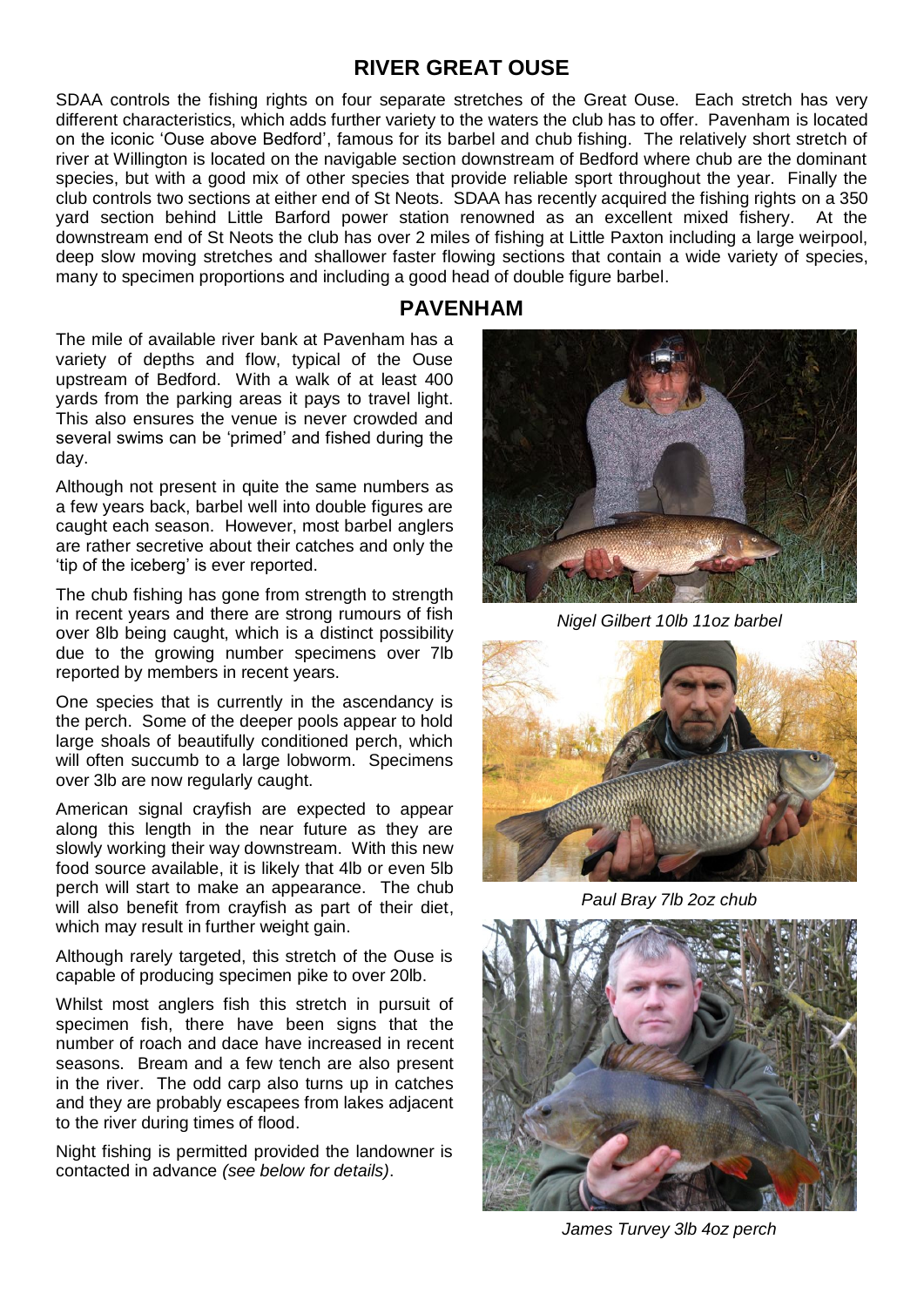### **Location:**

From the Oakley crossroads, carry on to Pavenham for 1 mile. At the top of the hill turn right onto the farm road. Club water extends from the Caravan Park downstream to the notice board. Please park in the parking area at East End Farm indicated on the map. Parking is also available for two cars only next to the railway bridge, with pedestrian access to the river along the field verge to the western side of the railway. *[Car park Grid Ref TL01225516, Sat Nav MK43 7PR (East End Farm)]*

### **Species Present**

Barbel, chub, perch, roach, dace, pike and bream.

### **Fishery Rules**

These rules apply to Pavenham, in addition to the full set of Club rules:

- Cars must not be driven down any further than the car parking area.
- Vehicles must not exceed 15mph.
- Walk in single file, keeping to the edge of fields.
- Limited night fishing is allowed provided 12hours notice is given by telephone to Dr Sharpe on 01234 823423.
- No access during the closed season.

# **WILLINGTON**

This stretch receives little attention from anglers but contains a good head of chub to over 6lb, which offer reliable sport especially during the winter months. The downstream section forms part of the main river whereas further upstream it becomes the narrower disused lock channel. Good bags of roach, dace and perch can be taken on traditional float methods although weed can cause problems with presentation during the summer months. This stretch is not particularly noted for barbel but odd specimen fish are caught, usually by those targeting other species.

The disused lock channel flows much more sedately than the main river and becomes a haven for most species when the river is in flood. This area also harbours a good head of river carp with fish to well over 20lb present. Shoals of bream patrol the area and even the occasional tench can crop up in catches.

### **Location:**

Turn off the A603 at Willington towards Great Barford along the Barford Road for approximately 1.3 miles. The entrance is located on the left just after crossing over the cycle path (dismantled railway) bridge. The river section is located behind Willington Lake, SDAA waters extends from the lock downstream to the ditch, approx. 275 yards. The shortest route is to walk through the kissing gate at the northern end of the track and walk across the meadow to the river. *[Entrance Grid Ref TL13225090, Sat Nav MK44 3QR (Barford Road, 1 mile SW of lake)]*



### **Species Present**

Carp, bream, chub, tench, pike, zander, perch, roach and dace.

### **Fishery Rules**

These rules apply to Willington, in addition to the full set of Club rules:

No parking in the gateway entrance.

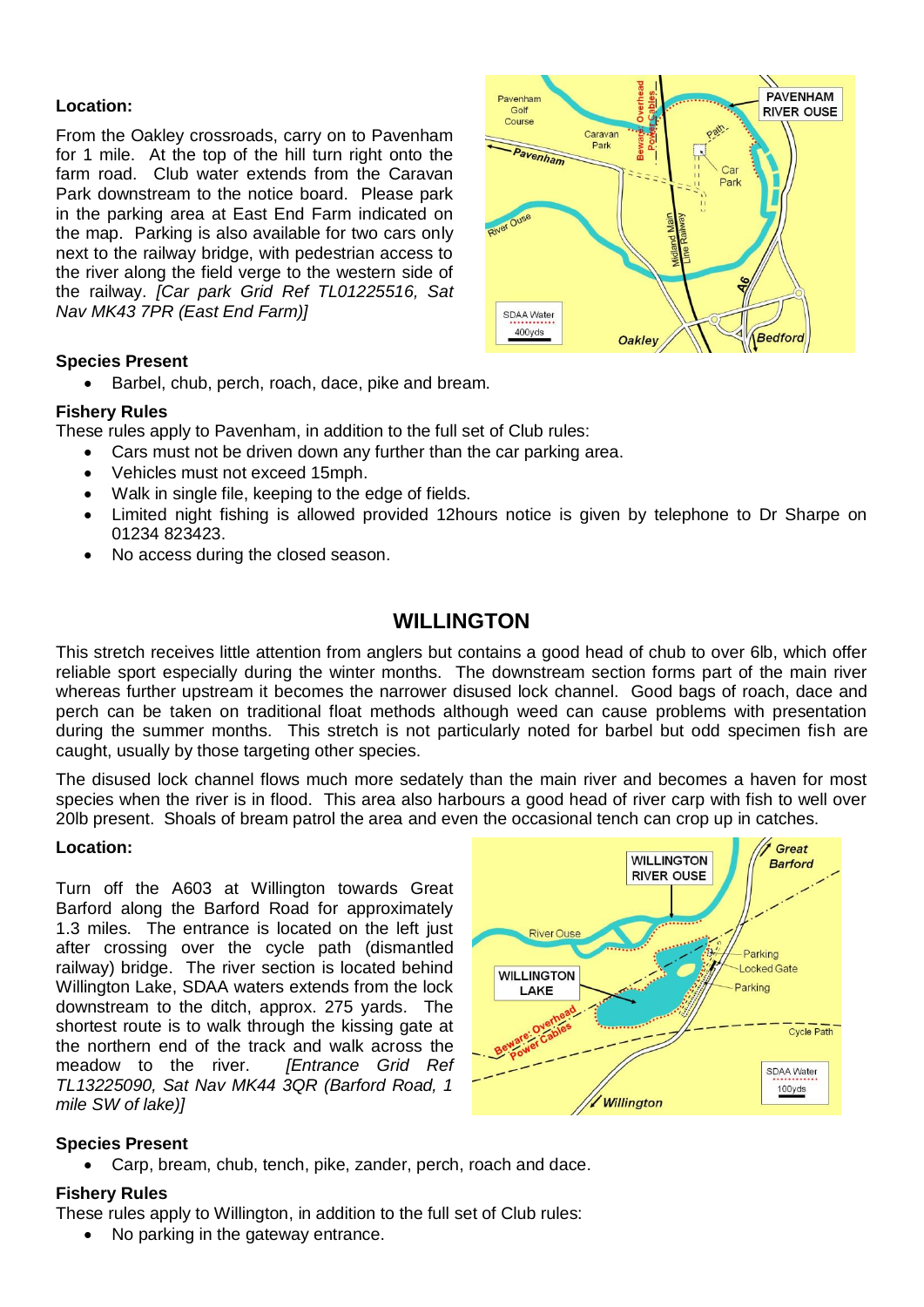- Vehicles must be parked carefully off the track, as large farm vehicles require regular access along the whole track and through the gates. Never drive vehicles through the gates at either end of the track.
- Keep to the edge of any ploughed or cropped fields.

# **LITTLE BARFORD**

SDAA took over the fishing rights on this 350 yard stretch behind Little Barford power station at the start of the 2017/18 season. This area is noted for large river carp, tench and zander in addition to the usual river species. The sheltered pegs are located on a relatively flat bank within a wooded area overlooking a golf course. The club will aim to open up more overgrown areas to provide around 20 pegs in total. Most pegs appear to have plenty of depth and lend themselves to both float and ledger tactics.

### **Location:**

Turn south off the A428 onto Barford Road, then take the first right onto Alington Road and park so as not to block access to any of the industrial units. Follow the public footpath upstream along the river bank. The fishery starts immediately upstream of the water outflow from the power station and extends some 350 yards upstream on the left hand bank to the end of the security fence around the power station. *[Fishery entrance Grid Ref TL18125805, Sat Nav PE19 6WD]*



### **Species Present**

Carp, bream, chub, tench, pike, zander, perch, roach and dace.

### **Fishery Rules**

These rules apply to Little Barford, in addition to the full set of Club rules:

- No fishing downstream of the water outflow from the power station.
- Do not fish close to the power lines that cross the river at either end of the fishery.
- Respect any instructions given by RWE Generation UK plc staff including any notices posted at the fishery.

# **LITTLE PAXTON**

The Ouse at Little Paxton offers many different characteristics spread across the two miles of available bank. The upstream section flows sedately through Lammas Meadow and is renowned for its shoals of bream, which are well suited to the slow moving deep water. Find a feeding shoal and huge catches are possible.

The river then splits in two with one arm forming the navigable section, which passes through a lock before flowing gently downstream and contains a good head of normal river species. The other arm flows through a large weir pool that contains a vast number of species, most noted for barbel well into double figures. This stretch is noted for many predator species including zander and pike over 20lb, as well as a growing number of catfish. The weir pool also contains the usual river species, a good head of eels and the occasional large river carp to well over 20lb. Chub over 6lb and bream over 8lb are also regularly reported from this area.



*Andrew Howard 13lb 10oz barbel*